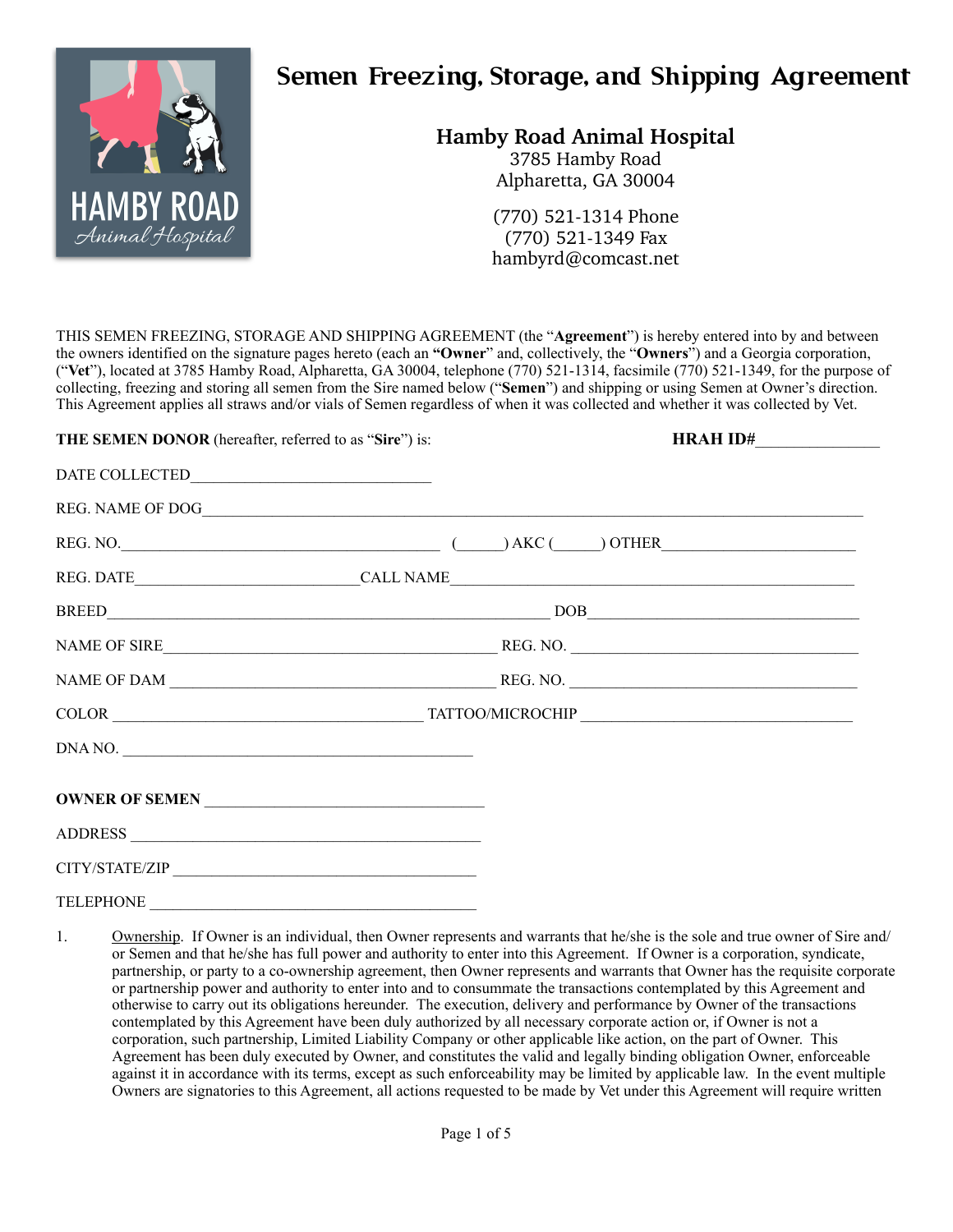authorization from all Owners. In the event Vet receives conflicting instructions from Owners signatory to this Agreement, Owners agree that Vet will not take any action except to store the signed by each Owner.

- 2. Regulatory Compliance; Paperwork. Vet follows the rules and procedures set by the American Kennel Club ("**AKC**") for the provision of services provided under this Agreement, regardless of the registry organization with which Sire is registered. All compliance with the rules and procedures of the applicable registry organization, AKC or other, is the sole responsibility of Owner. Vet does not undertake any responsibility in this regard. Owner agrees to provide Vet all required paperwork (including, without limitation, a copy of the registry organization registration and a copy of a DNA certificate) at the time Sire is first presented to Vet for semen collection. If DNA certification has not been done prior to first collection, Vet agrees to provide information and necessary paperwork to submit a DNA sample to the applicable registry organization, and when certification has been received by Owner, Owner agrees to the provide Vet with a copy of such paperwork. If paperwork is not provided by Owner at the time of semen collection, Vet may refuse to proceed with semen collection or may require Owner to sign further documents agreeing to provide this paperwork within 10 days of the semen collection. If Vet does proceed with semen collection and Owner does not provide Vet with the required paperwork within 10 days of semen collection. Vet may, in its sole discretion, destroy the Semen.
- 3. Agents of Owner. In situations where a person other than Owner is presenting Sire for semen collection, that person shall be deemed to be an agent of Owner ("Agent") and the presentation of Sire by Agent for semen collection shall be conclusive evidence of the due authorization of such action by Owner. If Agent signs this Agreement on behalf of Owner, Agent assumes all responsibility for providing Vet with a copy of this Agreement signed by Owner within 30 days of the date of this Agreement or prior to any use, transfer or shipment of the Semen, whichever comes first. Agent also assumes all financial and legal responsibilities associated with the collection and storage of Semen of Sire under the terms of this Agreement until an Agreement is signed by Owner and received by the Vet. Agent also agrees that he/she has no legal rights to Semen unless directly specified in writing by Owner to Vet. If Vet does not receive a copy of this Agreement signed by Owner within 30 days of the date this Agreement is signed by Agent, Vet may, in its sole discretion, destroy the Semen.
- 4. Reproductive Evaluations; Quality of Semen. Owner authorizes Vet to examine and perform a reproductive evaluation on Sire, if Vet deems it necessary or advisable, and to collect, freeze, and store Semen any time Sire is presented to Vet by Owner and/or an agent of Owner. Owner also acknowledges and agrees that Semen may not be frozen each time that Sire is presented, if Vet believes the quality is not sufficient for successful freezing. Vet makes every effort to successfully freeze Semen from every semen collection, but VET DOES NOT MAKE ANY REPRESENTATION OR WARRANTY REGARDING THE RESULTS FROM TREATMENT, ARTIFICIAL INSEMINATION AND/OR THE USE AND VIABILITY OF FROZEN SEMEN.
- 5. Insurance. Owner acknowledges and agrees that Vet does not provide insurance against damage or loss of Semen and that it is Owner's responsibility to investigate available insurance and provide any insurance that it may desire at Owner's sole expense.

Neither Vet nor any of its affiliates, directors, officers, partners, members, shareholders, employees or agents shall be liable to Owner or any third party in connection with any insurance referred to herein. Neither Vet nor any of its affiliates, directors, officers, partners, members, shareholders, employees or agents has any fiduciary relationship to Owner or any third party by virtue of this Agreement. Neither Vet nor any of its affiliates, directors, officers, partners, members, shareholders, employees or agents shall be responsible to Owner for any recitals, statements, representations or warranties by any insurance company or in any certificate or other document delivered in connection therewith.

6. Semen Release Form. The **SEMEN RELEASE FORM** must be completed and signed by any one of the Owners signatory to this Agreement and returned to Vet, either in person or by facsimile, prior to any usage, disbursement or shipment of Semen Should Vet have any reason to doubt the authenticity of any such request, Vet may delay acting until reasonably assured of its authenticity, and shall not be held liable by Owner or any third party for any direct or indirect consequences of such delay.

Owner hereby acknowledges and agrees that no Semen will be used, shipped or otherwise disbursed until all outstanding balances due Vet are paid in full. Additionally, all fees are associated with the shipping of any Semen, including, without limitation, the cost of any cryogenic shipper tanks, must be paid in full before Vet will ship any Semen.

Owner will give Vet at least 7 days advance written notice of any shipping requests with complete written shipping instructions on the **SEMEN RELEASE FORM**. Vet will try to accommodate shipping requests or changes to shipping requests made after the shipping request due date at additional charge, but Vet will not be responsible to Owner or any third party for direct or indirect damages resulting from Vet's inability to accommodate such requests or changes. Vet will not be responsible for any shipping delays if caused by an event beyond Vet's control.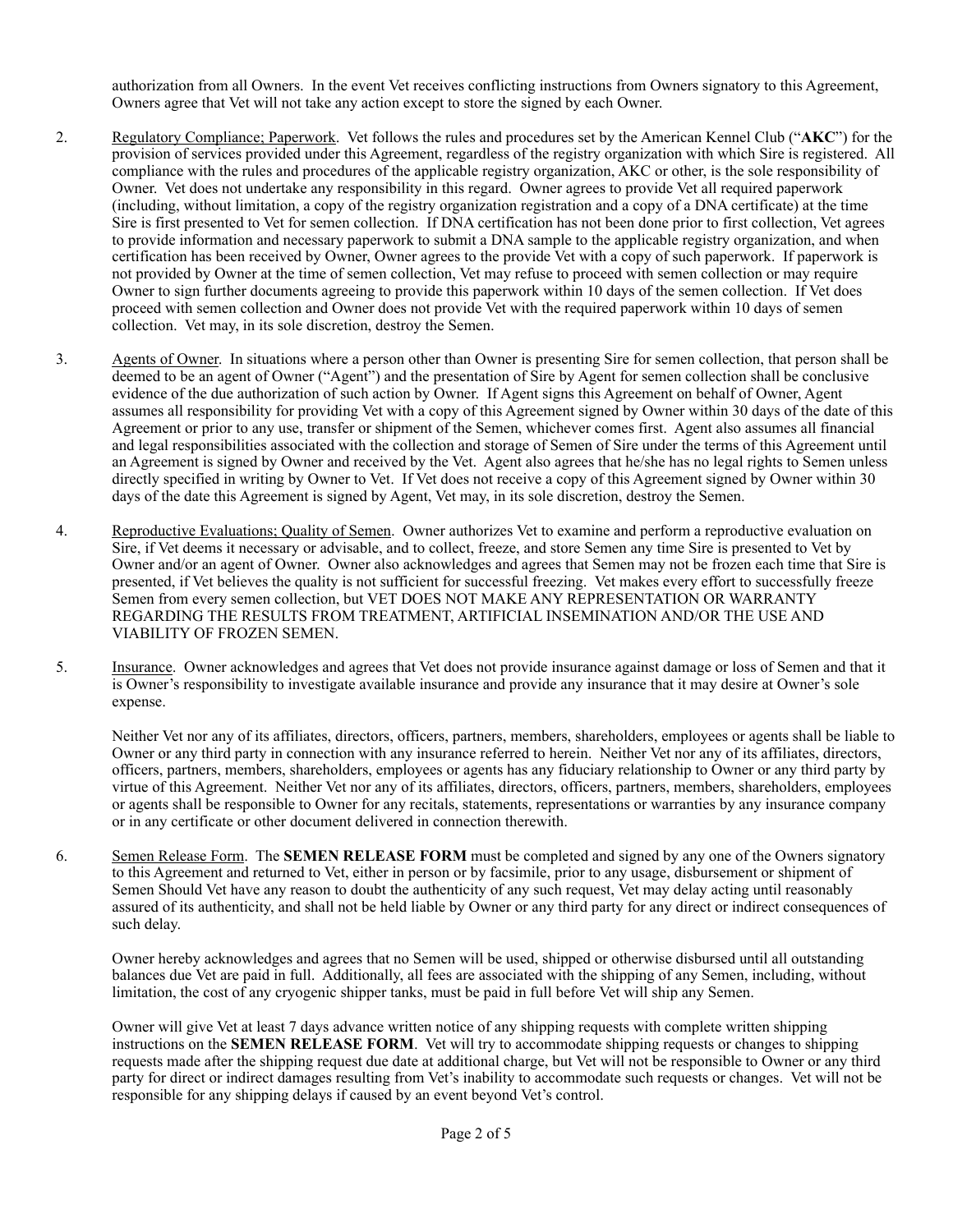- 7. No Warranties. VET MAKES NO REPRESENTATION AND EXTENDS NO CONDITION OR WARRANTY OF ANY KIND, EITHER EXPRESS OR IMPLIED, WITH RESPECT TO THE COLLECTION, STORAGE OR SHIPMENT OF SEMEN, OTHER THAN AS SPECIFICALLY PROVIDED IN SECTIONS 4 AND 7 AND EXPRESSLY DISCLAIMS ANY OTHER WARRANTIES OF MERCHANTABILITY, SATISFACTORY QUALITY, FITNESS FOR A PARTICULAR PURPOSE AND ANY OTHER IMPLIED WARRANTIES WITH RESPECT TO THE CAPABILITIES, UTILITY OR APPLICATION OF SEMEN. Owner shall not grant any warranty to any other person that exceeds the warranty for Semen that Vet grants to Owner hereunder without indemnifying Vet for such additional warranty.
- 8. Limitation of Liability. Owner agrees that Vet and its affiliates shall not be liable for any accident, damage, or loss of Semen, regardless of cause except if accident, damage or loss is caused in its entirety by its entirety by the gross negligence or willful intent of Vet and only if Semen is in the direct custody and care of Vet. Vet is not responsible in any way for Semen once in the hands of any shipping carrier and Vet suggests that, in addition to maintain insurance as set forth in Section 5, Owner and/ or recipients of Semen insure all shipments and immediately inspect such shipments on arrival to validate any claims.

NEITHER VET NOR ANY OF ITS AFFILIATES SHALL BE LIABLE FOR ANY INCIDENTAL, CONSEQUENTIAL, SPECIAL, OR PUNITIVE DAMAGES OF ANY KIND OR NATURE, REGARDLESS WHETHER VET HAS BEEN WARNED OF THE POSSIBILITY OF ANY SUCH LOSS OR DAMAGE. LIABILITY FOR DAMAGES OR ALLEDGED DAMAGES HEREUNDER, WHETHER IN CONTRACT, TORT OR ANY OTHER LEGAL THEORY, IS LIMITED TO, AND WILL NOT EXCEED, ACTUAL DIRECT DAMAGES TO OWNER. ACTUAL DIRECT DAMAGES IN NO EVENT EXCEED THE COLLECTION OF SAME NUMBER OF BREEDING UNITS BY VET AT VET'S OFFICE OF NEW SEMEN FROM SIRE OR, IF SIRE IS NOT AVAILABLE FOR COLLECTION, ANOTHER DOG OF OWNER'S CHOOSING. IN NO EVENT WILL VET OR ITS AFFILIATES BE LIABLE FOR DAMAGES OR LOSS WHERE SEMEN HAS BEEN SUBJECTED TO MISUSE, NEGLECT OR ACCIDENTAL DAMAGE AFTER DELIVERY BY TO THE CARRIER.

Owner agrees that this limitation of liability is essential consideration to Vet's agreement to enter into this Agreement with Owner.

9. Exclusive remedy. Vet agrees to exercise commercially reasonable care in collecting and storing Semen, including, without limitation, storage in a secure area, periodic revacuuming of older tanks as necessary to minimize risk due to vacuum failure, frequent monitoring of nitrogen levels in storage tanks and 'topping up' with nitrogen, regular (every 1-3 days) visual inspection of tanks for early signs of vacuum failure, and keeping a 'reserve' of nitrogen handy, along with spare tanks, to allow quick transfer of straws should a tank fail. However, Owner acknowledges and agrees that failure of a nitrogen tank vacuum can occur at any time without warning.

In the event of loss of Semen for which Vet is responsible, Owner's exclusive remedy is replacement, at Vet's office, of new Semen from Sire or, if Sire is not available for collection, another dog of Owner's choosing. Owner's agreement to this exclusive remedy is essential remedy is essential consideration to Vet's agreement to enter into this Agreement.

10. Indemnification. Owner shall indemnify and hold Vet, its directors, officers, agents and employees, and any of its affiliates and their directors, officers, agents or employees (each, a "Vet Party") harmless from any and all liability, damage, loss, cost or expense (including, without limitation, reasonable attorneys' fees and expenses) resulting from any claims or suits brought against a Vet Party by a third party arising as a result of or in connection with (i) a breach of any of the representations or warranties made by Owner in this Agreement or (ii) any third party claim arising from a breach of any of such representations or warranties, or (iii) the collection, storage, freezing, shipment or use of Semen that is the subject of this Agreement.

Owner shall indemnify Vet and its affiliates for any claims made against Vet and its affiliates which arise in connection with any breeding or co-ownership contract. Owner shall be free to set the straw or stud fee of Sire, and shall be solely responsible for informing the recipient of Semen of such fees. Owner is solely responsible for obtaining payment of such fees from recipient.

- 11. Prices. In consideration of the services provided to Owner by Vet under this Agreement, Vet shall be paid pursuant to the then current price schedule, which subject to change in the sole discretion of Vet.
- 12. Payments. Payment for services rendered and fees incurred under this Agreement are due at the time of service. Annual storage bills are due on January 1<sup>st</sup> of each year. Vet will bill Owner and Owner agrees to pay for Semen storage on an annual basis in advance for the upcoming calendar year. Vet will send Owner an invoice for Semen storage on or around each December 1st for storage fees for the upcoming calendar year. Semen storage invoices are due within 30 days of the date of such invoice. If payment is not received by Vet within 30 days of that invoice, all amounts due under this Agreement will bear interest at the rate of 1.8% monthly (21.6% per annum) on any unpaid balance until paid. The parties agree that the returned check charge shall be \$25.00.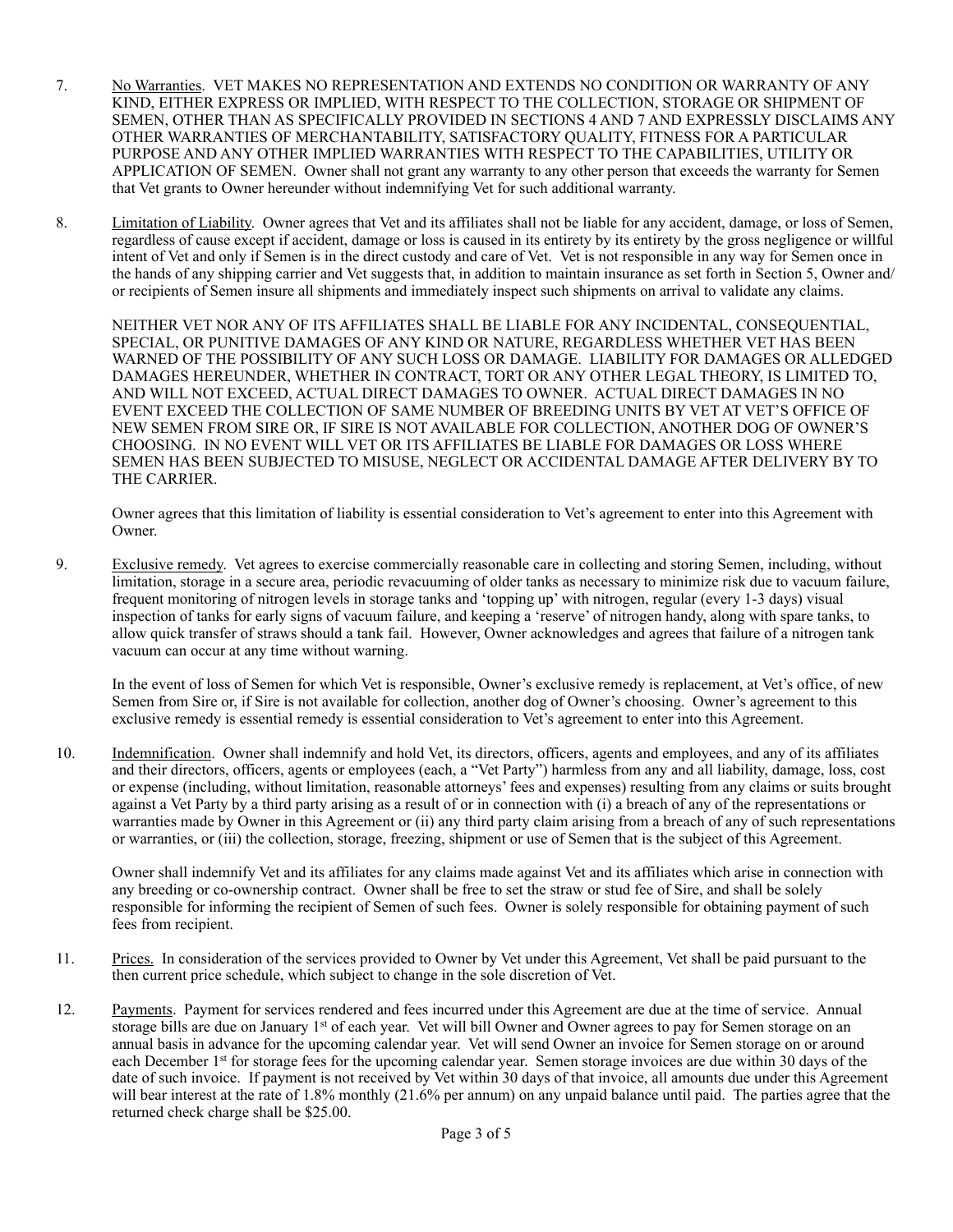- 13. Overdue Balances. If any amounts due under this Agreement have not been paid by Owner within 60 days of the date of an invoice, Vet will, following reasonable attempts during the following 30 days to contact and collect such amounts due from Owner, consider Semen to be abandoned by Owner, and Vet may claim full title and ownership of Semen. It is Owner's responsibility to inform. Vet, in writing, of any charges to Owner's billing address. Undeliverable invoice returned to Vet will be treated as unpaid invoices. Vet may then, at its sole discretion, destroy Semen or advertise and sell it for any fee as Vet may determine in its sole discretion. Such action shall not relieve Owner of any payment responsibility, unless Semen sales reimburse Vet for all costs and expenses hereunder. Any sales proceeds that exceed the sum total due Vet, including, without limitation, costs and expenses involved in attempting to locate and collect from Owner, and costs and expenses involved in subsequent advertising and sale of Semen, shall be sent to Owner at Owner's last known address, and if unclaimed or returned to Vet, Vet shall no longer be responsible to Owner for reimbursement thereof.
- 14. Transfer Upon Owner's Death. In case of Owner's death, the Semen should be:

| a).    | Destroyed |                                      |           |  |
|--------|-----------|--------------------------------------|-----------|--|
|        |           |                                      | <b>OR</b> |  |
| $b)$ . |           | Transferred to the following person: |           |  |
|        | Name      |                                      |           |  |
|        | Address   |                                      |           |  |
|        |           |                                      |           |  |
|        | Telephone |                                      |           |  |

# 15. Miscellaneous.

- Successor and Assigns. This Agreement shall be binding upon Vet and Owner and each of their respective heirs, administrators, representatives, executors, successors and assigns and shall inure to the benefit of the parties hereto and their representatives, and each of them, and to their heirs, administrators, representatives, executors, successors and assigns.
- b. No Third Party Beneficiaries. This Agreement is intended for the benefit of the parties hereto and their respective successors and permitted assigns and is not for the benefit of, nor may any provision hereof be enforced by, any other person.
- c. Counterparts. This Agreement may be executed in counterparts and each counterpart shall be deemed a duplicate original.
- d. Governing Law. This Agreement is deemed to have been made and entered into in the State of Georgia and shall in all respects be interpreted, enforced and governed under the laws of the State of Georgia, without reference to conflict of law principles. The language of all parts of this Agreement shall in all causes be construed as a whole, according to its fair meaning, and not strictly for or against any of the parties.
- e. Severability. The provisions of this Agreement are severable, and should any provision of this Agreement be declared or be determined by any arbitrator or court to be illegal or invalid, any such provision shall be stricken, and the validity of the remaining parts, terms or provisions shall not be affected.
- f. Headings. The headings herein are for convenience only, do not constitute a part of this Agreement and shall not be deemed to limit or affect any of the provisions hereof.
- g. Entire Agreement; Amendment. This Agreement sets forth the entire agreement between the parties and fully supersedes any and all prior agreements or understandings between the parties pertaining to the same subject matter, further, this Agreement may not be changed except by explicit written agreement by the parties hereto.
- h. Arbitration. The parties agree that all questions concerning the validity, interpretation and enforcement of this Agreement shall be determined by arbitration conducted in Atlanta, GA in accordance with the Commercial Dispute Resolution Procedures of the American Arbitration Association **("AAA")** before a single neutral arbitrator chosen by